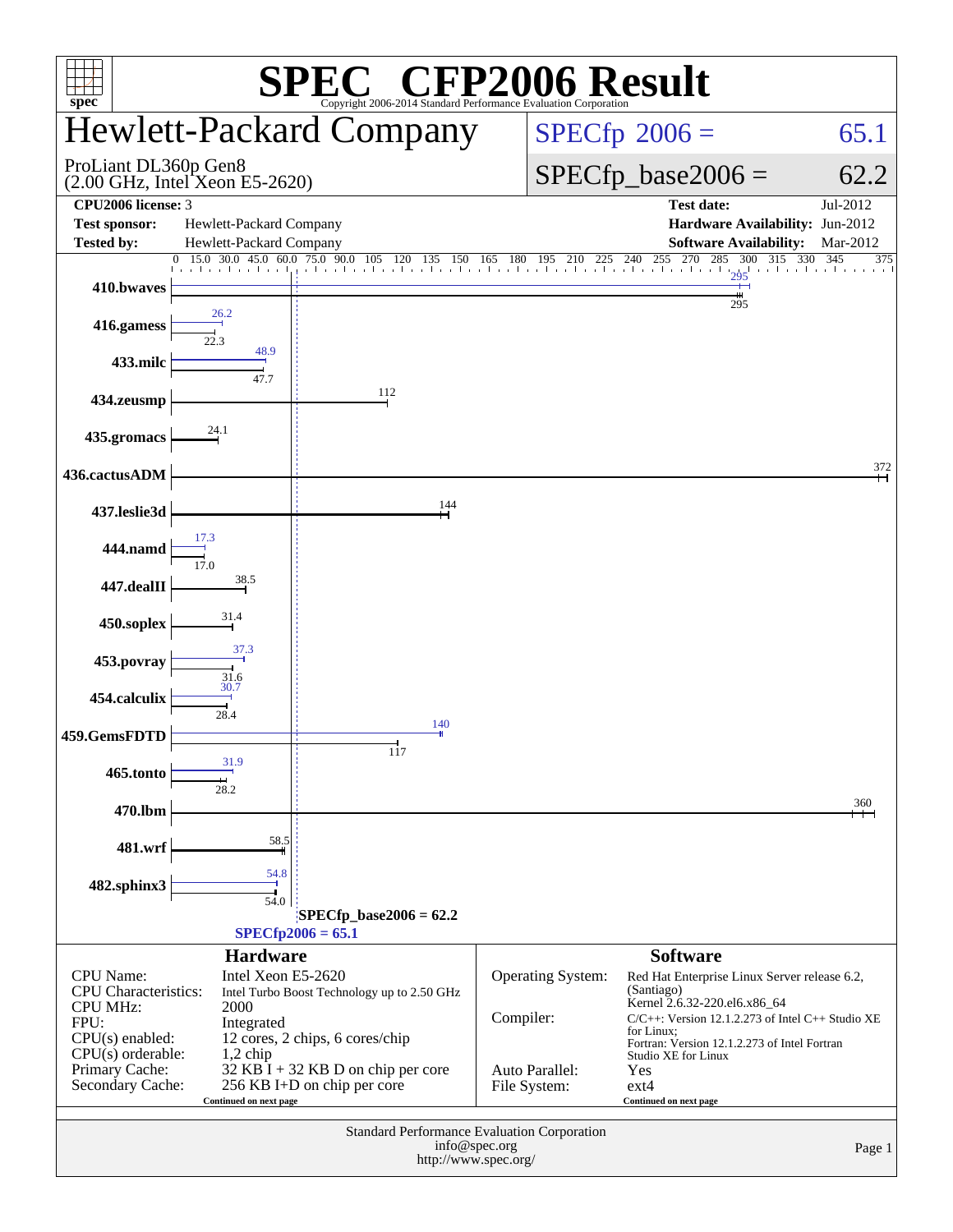

# Hewlett-Packard Company

(2.00 GHz, Intel Xeon E5-2620) ProLiant DL360p Gen8

 $SPECTp2006 = 65.1$ 

### $SPECfp\_base2006 = 62.2$

| CPU <sub>2006</sub> license: 3       |                                                                                                                  |                                                                                    | <b>Test date:</b><br>$Jul-2012$                                                                         |  |  |  |
|--------------------------------------|------------------------------------------------------------------------------------------------------------------|------------------------------------------------------------------------------------|---------------------------------------------------------------------------------------------------------|--|--|--|
| <b>Test sponsor:</b>                 | Hewlett-Packard Company                                                                                          |                                                                                    | <b>Hardware Availability: Jun-2012</b>                                                                  |  |  |  |
| <b>Tested by:</b>                    | Hewlett-Packard Company                                                                                          |                                                                                    | <b>Software Availability:</b><br>Mar-2012                                                               |  |  |  |
| L3 Cache:<br>Other Cache:<br>Memory: | 15 MB I+D on chip per chip<br>None<br>128 GB (16 x 8 GB 2Rx4 PC3-12800R-11, ECC,<br>running at 1333 MHz and CL9) | <b>System State:</b><br><b>Base Pointers:</b><br>Peak Pointers:<br>Other Software: | Run level 3 (multi-user)<br>$32/64$ -bit<br>$32/64$ -bit<br>HP Array Configuration Utility, CLI version |  |  |  |
| Disk Subsystem:<br>Other Hardware:   | 2 x 146 GB 15 K SAS, RAID 1<br>None                                                                              |                                                                                    |                                                                                                         |  |  |  |

| <b>Results Table</b>   |                |       |                |       |                |       |                |              |                |              |                |              |
|------------------------|----------------|-------|----------------|-------|----------------|-------|----------------|--------------|----------------|--------------|----------------|--------------|
|                        | <b>Base</b>    |       |                |       |                |       | <b>Peak</b>    |              |                |              |                |              |
| <b>Benchmark</b>       | <b>Seconds</b> | Ratio | <b>Seconds</b> | Ratio | <b>Seconds</b> | Ratio | <b>Seconds</b> | <b>Ratio</b> | <b>Seconds</b> | <b>Ratio</b> | <b>Seconds</b> | <b>Ratio</b> |
| 410.bwayes             | 46.2           | 294   | 46.0           | 295   | 45.8           | 297   | 45.2           | 300          | 46.0           | 295          | 46.0           | 295          |
| $ 416$ .gamess         | 877            | 22.3  | 882            | 22.2  | 877            | 22.3  | 746            | 26.2         | 746            | 26.2         | 747            | 26.2         |
| $433$ .milc            | 193            | 47.7  | 192            | 47.7  | 192            | 47.7  | 188            | 48.9         | 188            | 48.9         | 188            | 48.9         |
| $434$ . zeusmp         | 81.2           | 112   | 81.0           | 112   | 81.2           | 112   | 81.2           | 112          | 81.0           | 112          | 81.2           | 112          |
| $435$ .gromacs         | 294            | 24.3  | 296            | 24.1  | 296            | 24.1  | 294            | 24.3         | 296            | 24.1         | 296            | 24.1         |
| 436.cactusADM          | 32.5           | 367   | 32.1           | 372   | 32.1           | 372   | 32.5           | 367          | 32.1           | 372          | <u>32.1</u>    | 372          |
| 437.leslie3d           | 65.2           | 144   | 65.4           | 144   | 67.2           | 140   | 65.2           | 144          | 65.4           | 144          | 67.2           | 140          |
| 444.namd               | 471            | 17.0  | 471            | 17.0  | 471            | 17.0  | 463            | 17.3         | 463            | 17.3         | 463            | 17.3         |
| $ 447 \text{.}$ dealII | <u>298</u>     | 38.5  | 297            | 38.5  | 299            | 38.3  | <u>298</u>     | 38.5         | 297            | 38.5         | 299            | 38.3         |
| 450.soplex             | 263            | 31.7  | 266            | 31.3  | 265            | 31.4  | 263            | 31.7         | 266            | 31.3         | 265            | <u>31.4</u>  |
| $453$ .povray          | 168            | 31.6  | 169            | 31.6  | 168            | 31.6  | 142            | 37.3         | 143            | 37.2         | 140            | 37.9         |
| 454.calculix           | 287            | 28.7  | 292            | 28.3  | 291            | 28.4  | 267            | 30.9         | 268            | 30.7         | 268            | 30.7         |
| 459.GemsFDTD           | 90.5           | 117   | 90.1           | 118   | 90.3           | 117   | 76.0           | 140          | 75.8           | <b>140</b>   | 75.4           | 141          |
| 465.tonto              | 389            | 25.3  | 349            | 28.2  | 349            | 28.2  | 309            | 31.9         | 311            | 31.7         | 308            | 31.9         |
| 470.1bm                | 38.2           | 360   | 37.6           | 365   | 38.8           | 354   | 38.2           | 360          | 37.6           | 365          | 38.8           | 354          |
| 481.wrf                | 195            | 57.3  | 191            | 58.5  | 191            | 58.5  | 195            | 57.3         | 191            | 58.5         | <b>191</b>     | 58.5         |
| 482.sphinx3            | 357            | 54.6  | 361            | 54.0  | 365            | 53.4  | 356            | 54.8         | 357            | 54.6         | 356            | 54.8         |

Results appear in the [order in which they were run.](http://www.spec.org/auto/cpu2006/Docs/result-fields.html#RunOrder) Bold underlined text [indicates a median measurement.](http://www.spec.org/auto/cpu2006/Docs/result-fields.html#Median)

#### **[Operating System Notes](http://www.spec.org/auto/cpu2006/Docs/result-fields.html#OperatingSystemNotes)**

 Stack size set to unlimited using "ulimit -s unlimited" Transparent Huge Pages enabled with: echo always > /sys/kernel/mm/transparent\_hugepage/enabled Filesystem page cache cleared with:<br>echo 1 > /proc/sys/vm/drop ca /proc/sys/vm/drop\_caches runspec command invoked through numactl i.e.: numactl --interleave=all runspec <etc> Drive Write Cache set to Enabled in HP Array Configuration Utility, CLI version Accelerator Ratio for Reads/Writes set to = 100% Read / 0% Write in HP Array Configuration Utility, CLI version

| <b>Standard Performance Evaluation Corporation</b> |
|----------------------------------------------------|
| info@spec.org                                      |
| http://www.spec.org/                               |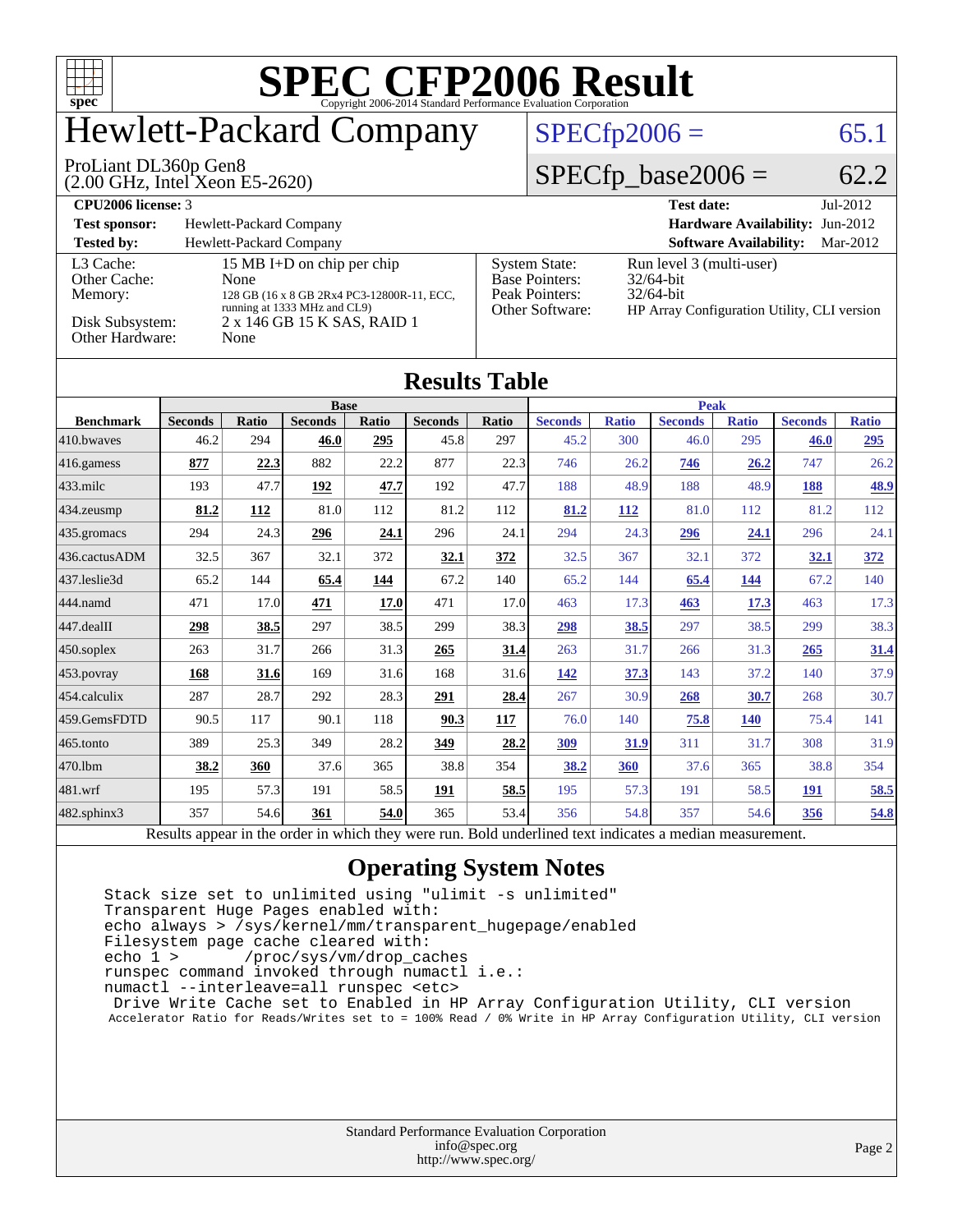

# Hewlett-Packard Company

 $SPECfp2006 = 65.1$  $SPECfp2006 = 65.1$ 

(2.00 GHz, Intel Xeon E5-2620) ProLiant DL360p Gen8

 $SPECTp\_base2006 = 62.2$ 

**[Test sponsor:](http://www.spec.org/auto/cpu2006/Docs/result-fields.html#Testsponsor)** Hewlett-Packard Company **[Hardware Availability:](http://www.spec.org/auto/cpu2006/Docs/result-fields.html#HardwareAvailability)** Jun-2012 **[Tested by:](http://www.spec.org/auto/cpu2006/Docs/result-fields.html#Testedby)** Hewlett-Packard Company **[Software Availability:](http://www.spec.org/auto/cpu2006/Docs/result-fields.html#SoftwareAvailability)** Mar-2012

**[CPU2006 license:](http://www.spec.org/auto/cpu2006/Docs/result-fields.html#CPU2006license)** 3 **[Test date:](http://www.spec.org/auto/cpu2006/Docs/result-fields.html#Testdate)** Jul-2012

#### **[Platform Notes](http://www.spec.org/auto/cpu2006/Docs/result-fields.html#PlatformNotes)**

Standard Performance Evaluation Corporation BIOS Configuration: HP Power Profile set to Custom Intel HyperThreading set to Disabled Energy/Performance Bias is set to Maximum Performance Thermal Configuration set to Maximum Cooling Collaborative Power Control set to Disabled Processor Power and Utilization Monitoring set to Disabled Sysinfo program /cpu2006/config/sysinfo.rev6800 \$Rev: 6800 \$ \$Date:: 2011-10-11 #\$ 6f2ebdff5032aaa42e583f96b07f99d3 running on DL360G8-1 Sat Jul 28 03:35:37 2012 This section contains SUT (System Under Test) info as seen by some common utilities. To remove or add to this section, see: <http://www.spec.org/cpu2006/Docs/config.html#sysinfo> From /proc/cpuinfo model name : Intel(R) Xeon(R) CPU E5-2620 0 @ 2.00GHz 2 "physical id"s (chips) 12 "processors" cores, siblings (Caution: counting these is hw and system dependent. The following excerpts from /proc/cpuinfo might not be reliable. Use with caution.) cpu cores : 6 siblings : 6 physical 0: cores 0 1 2 3 4 5 physical 1: cores 0 1 2 3 4 5 cache size : 15360 KB From /proc/meminfo MemTotal: 132119936 kB HugePages\_Total: 0<br>Hugepagesize: 2048 kB Hugepagesize: /usr/bin/lsb\_release -d Red Hat Enterprise Linux Server release 6.2 (Santiago) From /etc/\*release\* /etc/\*version\* redhat-release: Red Hat Enterprise Linux Server release 6.2 (Santiago) system-release: Red Hat Enterprise Linux Server release 6.2 (Santiago) system-release-cpe: cpe:/o:redhat:enterprise\_linux:6server:ga:server uname -a: Linux DL360G8-1 2.6.32-220.el6.x86\_64 #1 SMP Wed Nov 9 08:03:13 EST 2011 x86\_64 x86\_64 x86\_64 GNU/Linux run-level 3 Jul 27 06:23 last=5 SPEC is set to: /cpu2006 Filesystem Type Size Used Avail Use% Mounted on /dev/mapper/vg\_rh62-lv\_root ext4 50G 8.9G 38G 19% / Continued on next page

[info@spec.org](mailto:info@spec.org) <http://www.spec.org/>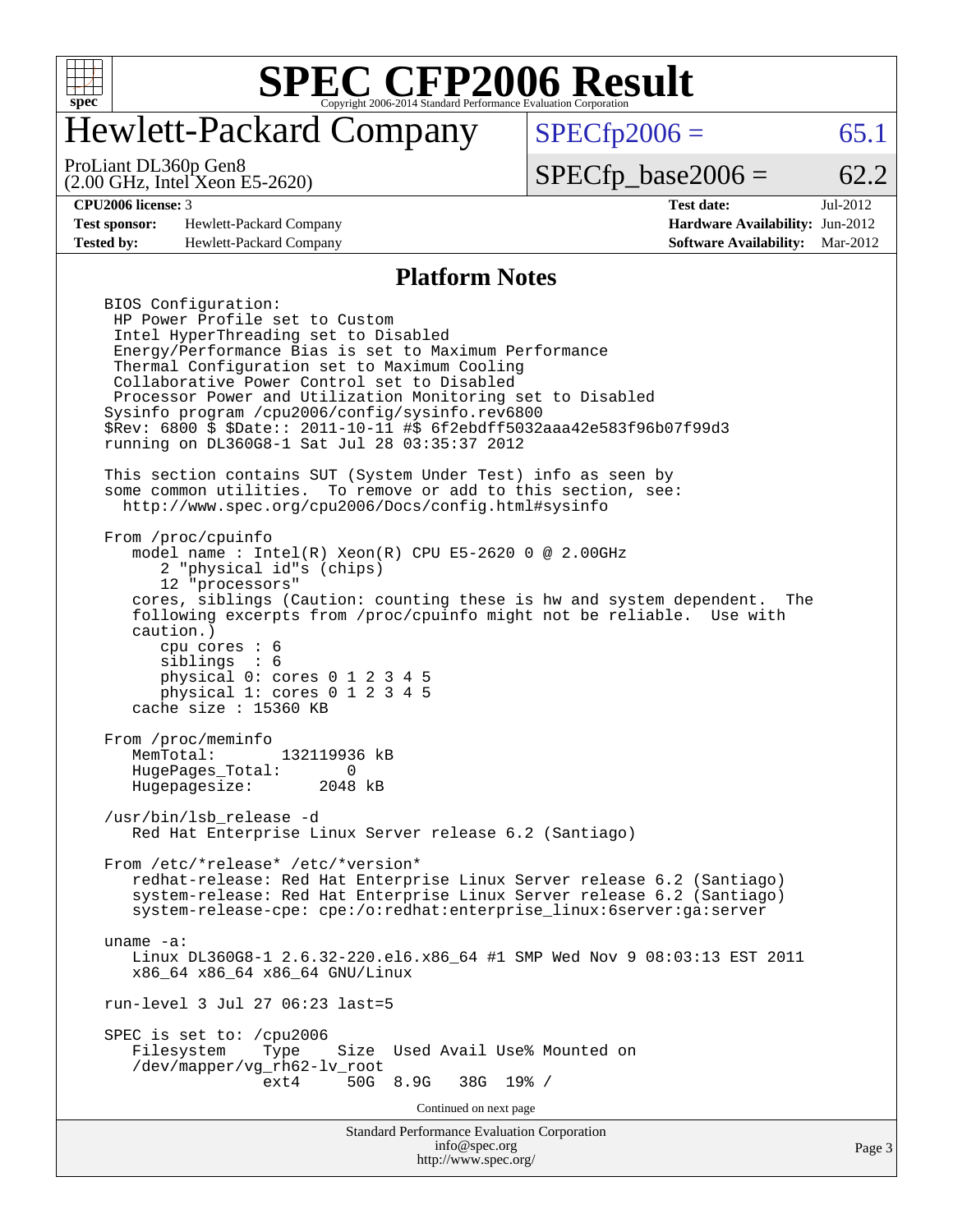

# Hewlett-Packard Company

 $SPECfp2006 = 65.1$  $SPECfp2006 = 65.1$ 

(2.00 GHz, Intel Xeon E5-2620) ProLiant DL360p Gen8

 $SPECfp\_base2006 = 62.2$ 

**[Test sponsor:](http://www.spec.org/auto/cpu2006/Docs/result-fields.html#Testsponsor)** Hewlett-Packard Company **[Hardware Availability:](http://www.spec.org/auto/cpu2006/Docs/result-fields.html#HardwareAvailability)** Jun-2012 **[Tested by:](http://www.spec.org/auto/cpu2006/Docs/result-fields.html#Testedby)** Hewlett-Packard Company **[Software Availability:](http://www.spec.org/auto/cpu2006/Docs/result-fields.html#SoftwareAvailability)** Mar-2012

**[CPU2006 license:](http://www.spec.org/auto/cpu2006/Docs/result-fields.html#CPU2006license)** 3 **[Test date:](http://www.spec.org/auto/cpu2006/Docs/result-fields.html#Testdate)** Jul-2012

#### **[Platform Notes \(Continued\)](http://www.spec.org/auto/cpu2006/Docs/result-fields.html#PlatformNotes)**

 Additional information from dmidecode: BIOS HP P71 08/06/2012 Memory: 16x HP Not Specified 8 GB 1600 MHz 2 rank

(End of data from sysinfo program)

#### **[General Notes](http://www.spec.org/auto/cpu2006/Docs/result-fields.html#GeneralNotes)**

Environment variables set by runspec before the start of the run: KMP\_AFFINITY = "granularity=fine,scatter" LD\_LIBRARY\_PATH = "/cpu2006/libs/32:/cpu2006/libs/64" OMP NUM THREADS =  $"12"$ 

 Binaries compiled on a system with 1x Core i7-860 CPU + 8GB memory using RHEL5.5

### **[Base Compiler Invocation](http://www.spec.org/auto/cpu2006/Docs/result-fields.html#BaseCompilerInvocation)**

 $C$  benchmarks:<br>icc  $-m64$ 

[C++ benchmarks:](http://www.spec.org/auto/cpu2006/Docs/result-fields.html#CXXbenchmarks) [icpc -m64](http://www.spec.org/cpu2006/results/res2012q3/cpu2006-20120730-23967.flags.html#user_CXXbase_intel_icpc_64bit_bedb90c1146cab66620883ef4f41a67e)

[Fortran benchmarks](http://www.spec.org/auto/cpu2006/Docs/result-fields.html#Fortranbenchmarks): [ifort -m64](http://www.spec.org/cpu2006/results/res2012q3/cpu2006-20120730-23967.flags.html#user_FCbase_intel_ifort_64bit_ee9d0fb25645d0210d97eb0527dcc06e)

[Benchmarks using both Fortran and C](http://www.spec.org/auto/cpu2006/Docs/result-fields.html#BenchmarksusingbothFortranandC): [icc -m64](http://www.spec.org/cpu2006/results/res2012q3/cpu2006-20120730-23967.flags.html#user_CC_FCbase_intel_icc_64bit_0b7121f5ab7cfabee23d88897260401c) [ifort -m64](http://www.spec.org/cpu2006/results/res2012q3/cpu2006-20120730-23967.flags.html#user_CC_FCbase_intel_ifort_64bit_ee9d0fb25645d0210d97eb0527dcc06e)

### **[Base Portability Flags](http://www.spec.org/auto/cpu2006/Docs/result-fields.html#BasePortabilityFlags)**

| 410.bwaves: -DSPEC CPU LP64                |  |
|--------------------------------------------|--|
| 416.gamess: -DSPEC_CPU_LP64                |  |
| 433.milc: -DSPEC CPU LP64                  |  |
| 434.zeusmp: -DSPEC_CPU_LP64                |  |
| 435.gromacs: -DSPEC_CPU_LP64 -nofor_main   |  |
| 436.cactusADM: -DSPEC CPU LP64 -nofor main |  |
| 437.leslie3d: -DSPEC CPU LP64              |  |
| 444.namd: - DSPEC CPU LP64                 |  |
| 447.dealII: -DSPEC_CPU LP64                |  |
| 450.soplex: -DSPEC_CPU_LP64                |  |
| 453.povray: -DSPEC_CPU_LP64                |  |
| 454.calculix: - DSPEC_CPU_LP64 -nofor_main |  |
| 459. GemsFDTD: - DSPEC CPU LP64            |  |

Continued on next page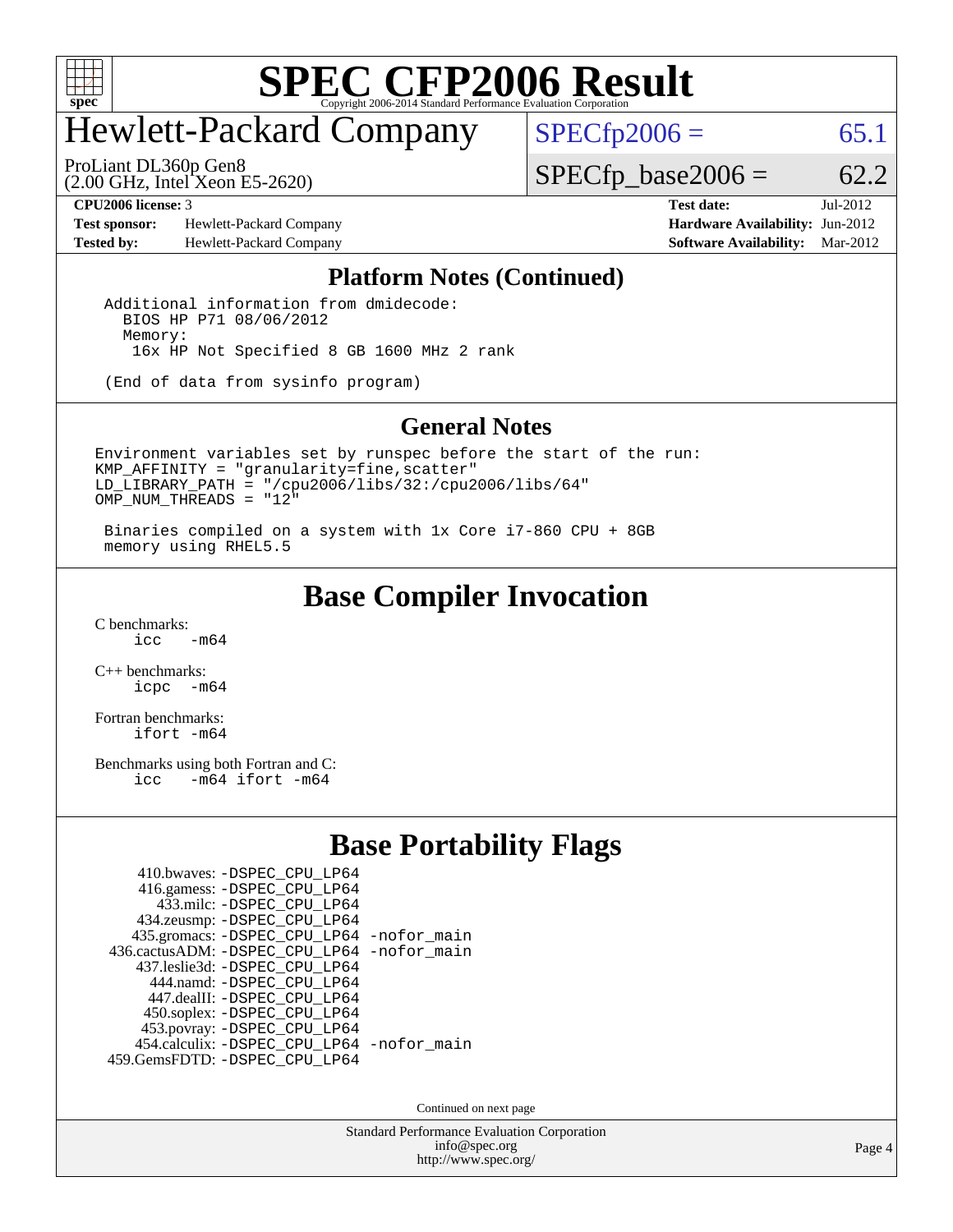

# Hewlett-Packard Company

ProLiant DL360p Gen8

 $SPECTp2006 = 65.1$ 

(2.00 GHz, Intel Xeon E5-2620)

 $SPECfp\_base2006 = 62.2$ 

**[Test sponsor:](http://www.spec.org/auto/cpu2006/Docs/result-fields.html#Testsponsor)** Hewlett-Packard Company **[Hardware Availability:](http://www.spec.org/auto/cpu2006/Docs/result-fields.html#HardwareAvailability)** Jun-2012 **[Tested by:](http://www.spec.org/auto/cpu2006/Docs/result-fields.html#Testedby)** Hewlett-Packard Company **[Software Availability:](http://www.spec.org/auto/cpu2006/Docs/result-fields.html#SoftwareAvailability)** Mar-2012

**[CPU2006 license:](http://www.spec.org/auto/cpu2006/Docs/result-fields.html#CPU2006license)** 3 **[Test date:](http://www.spec.org/auto/cpu2006/Docs/result-fields.html#Testdate)** Jul-2012

## **[Base Portability Flags \(Continued\)](http://www.spec.org/auto/cpu2006/Docs/result-fields.html#BasePortabilityFlags)**

 465.tonto: [-DSPEC\\_CPU\\_LP64](http://www.spec.org/cpu2006/results/res2012q3/cpu2006-20120730-23967.flags.html#suite_basePORTABILITY465_tonto_DSPEC_CPU_LP64) 470.lbm: [-DSPEC\\_CPU\\_LP64](http://www.spec.org/cpu2006/results/res2012q3/cpu2006-20120730-23967.flags.html#suite_basePORTABILITY470_lbm_DSPEC_CPU_LP64) 482.sphinx3: [-DSPEC\\_CPU\\_LP64](http://www.spec.org/cpu2006/results/res2012q3/cpu2006-20120730-23967.flags.html#suite_basePORTABILITY482_sphinx3_DSPEC_CPU_LP64)

481.wrf: [-DSPEC\\_CPU\\_LP64](http://www.spec.org/cpu2006/results/res2012q3/cpu2006-20120730-23967.flags.html#suite_basePORTABILITY481_wrf_DSPEC_CPU_LP64) [-DSPEC\\_CPU\\_CASE\\_FLAG](http://www.spec.org/cpu2006/results/res2012q3/cpu2006-20120730-23967.flags.html#b481.wrf_baseCPORTABILITY_DSPEC_CPU_CASE_FLAG) [-DSPEC\\_CPU\\_LINUX](http://www.spec.org/cpu2006/results/res2012q3/cpu2006-20120730-23967.flags.html#b481.wrf_baseCPORTABILITY_DSPEC_CPU_LINUX)

**[Base Optimization Flags](http://www.spec.org/auto/cpu2006/Docs/result-fields.html#BaseOptimizationFlags)**

[C benchmarks](http://www.spec.org/auto/cpu2006/Docs/result-fields.html#Cbenchmarks):

[-xAVX](http://www.spec.org/cpu2006/results/res2012q3/cpu2006-20120730-23967.flags.html#user_CCbase_f-xAVX) [-ipo](http://www.spec.org/cpu2006/results/res2012q3/cpu2006-20120730-23967.flags.html#user_CCbase_f-ipo) [-O3](http://www.spec.org/cpu2006/results/res2012q3/cpu2006-20120730-23967.flags.html#user_CCbase_f-O3) [-no-prec-div](http://www.spec.org/cpu2006/results/res2012q3/cpu2006-20120730-23967.flags.html#user_CCbase_f-no-prec-div) [-static](http://www.spec.org/cpu2006/results/res2012q3/cpu2006-20120730-23967.flags.html#user_CCbase_f-static) [-parallel](http://www.spec.org/cpu2006/results/res2012q3/cpu2006-20120730-23967.flags.html#user_CCbase_f-parallel) [-opt-prefetch](http://www.spec.org/cpu2006/results/res2012q3/cpu2006-20120730-23967.flags.html#user_CCbase_f-opt-prefetch) [-ansi-alias](http://www.spec.org/cpu2006/results/res2012q3/cpu2006-20120730-23967.flags.html#user_CCbase_f-ansi-alias)

[C++ benchmarks:](http://www.spec.org/auto/cpu2006/Docs/result-fields.html#CXXbenchmarks) [-xAVX](http://www.spec.org/cpu2006/results/res2012q3/cpu2006-20120730-23967.flags.html#user_CXXbase_f-xAVX) [-ipo](http://www.spec.org/cpu2006/results/res2012q3/cpu2006-20120730-23967.flags.html#user_CXXbase_f-ipo) [-O3](http://www.spec.org/cpu2006/results/res2012q3/cpu2006-20120730-23967.flags.html#user_CXXbase_f-O3) [-no-prec-div](http://www.spec.org/cpu2006/results/res2012q3/cpu2006-20120730-23967.flags.html#user_CXXbase_f-no-prec-div) [-static](http://www.spec.org/cpu2006/results/res2012q3/cpu2006-20120730-23967.flags.html#user_CXXbase_f-static) [-opt-prefetch](http://www.spec.org/cpu2006/results/res2012q3/cpu2006-20120730-23967.flags.html#user_CXXbase_f-opt-prefetch) [-ansi-alias](http://www.spec.org/cpu2006/results/res2012q3/cpu2006-20120730-23967.flags.html#user_CXXbase_f-ansi-alias)

[Fortran benchmarks](http://www.spec.org/auto/cpu2006/Docs/result-fields.html#Fortranbenchmarks):

[-xAVX](http://www.spec.org/cpu2006/results/res2012q3/cpu2006-20120730-23967.flags.html#user_FCbase_f-xAVX) [-ipo](http://www.spec.org/cpu2006/results/res2012q3/cpu2006-20120730-23967.flags.html#user_FCbase_f-ipo) [-O3](http://www.spec.org/cpu2006/results/res2012q3/cpu2006-20120730-23967.flags.html#user_FCbase_f-O3) [-no-prec-div](http://www.spec.org/cpu2006/results/res2012q3/cpu2006-20120730-23967.flags.html#user_FCbase_f-no-prec-div) [-static](http://www.spec.org/cpu2006/results/res2012q3/cpu2006-20120730-23967.flags.html#user_FCbase_f-static) [-parallel](http://www.spec.org/cpu2006/results/res2012q3/cpu2006-20120730-23967.flags.html#user_FCbase_f-parallel) [-opt-prefetch](http://www.spec.org/cpu2006/results/res2012q3/cpu2006-20120730-23967.flags.html#user_FCbase_f-opt-prefetch)

[Benchmarks using both Fortran and C](http://www.spec.org/auto/cpu2006/Docs/result-fields.html#BenchmarksusingbothFortranandC):

[-xAVX](http://www.spec.org/cpu2006/results/res2012q3/cpu2006-20120730-23967.flags.html#user_CC_FCbase_f-xAVX) [-ipo](http://www.spec.org/cpu2006/results/res2012q3/cpu2006-20120730-23967.flags.html#user_CC_FCbase_f-ipo) [-O3](http://www.spec.org/cpu2006/results/res2012q3/cpu2006-20120730-23967.flags.html#user_CC_FCbase_f-O3) [-no-prec-div](http://www.spec.org/cpu2006/results/res2012q3/cpu2006-20120730-23967.flags.html#user_CC_FCbase_f-no-prec-div) [-static](http://www.spec.org/cpu2006/results/res2012q3/cpu2006-20120730-23967.flags.html#user_CC_FCbase_f-static) [-parallel](http://www.spec.org/cpu2006/results/res2012q3/cpu2006-20120730-23967.flags.html#user_CC_FCbase_f-parallel) [-opt-prefetch](http://www.spec.org/cpu2006/results/res2012q3/cpu2006-20120730-23967.flags.html#user_CC_FCbase_f-opt-prefetch) [-ansi-alias](http://www.spec.org/cpu2006/results/res2012q3/cpu2006-20120730-23967.flags.html#user_CC_FCbase_f-ansi-alias)

### **[Peak Compiler Invocation](http://www.spec.org/auto/cpu2006/Docs/result-fields.html#PeakCompilerInvocation)**

[C benchmarks](http://www.spec.org/auto/cpu2006/Docs/result-fields.html#Cbenchmarks):  $\text{icc}$  -m64

[C++ benchmarks:](http://www.spec.org/auto/cpu2006/Docs/result-fields.html#CXXbenchmarks) [icpc -m64](http://www.spec.org/cpu2006/results/res2012q3/cpu2006-20120730-23967.flags.html#user_CXXpeak_intel_icpc_64bit_bedb90c1146cab66620883ef4f41a67e)

[Fortran benchmarks](http://www.spec.org/auto/cpu2006/Docs/result-fields.html#Fortranbenchmarks): [ifort -m64](http://www.spec.org/cpu2006/results/res2012q3/cpu2006-20120730-23967.flags.html#user_FCpeak_intel_ifort_64bit_ee9d0fb25645d0210d97eb0527dcc06e)

[Benchmarks using both Fortran and C](http://www.spec.org/auto/cpu2006/Docs/result-fields.html#BenchmarksusingbothFortranandC): [icc -m64](http://www.spec.org/cpu2006/results/res2012q3/cpu2006-20120730-23967.flags.html#user_CC_FCpeak_intel_icc_64bit_0b7121f5ab7cfabee23d88897260401c) [ifort -m64](http://www.spec.org/cpu2006/results/res2012q3/cpu2006-20120730-23967.flags.html#user_CC_FCpeak_intel_ifort_64bit_ee9d0fb25645d0210d97eb0527dcc06e)

### **[Peak Portability Flags](http://www.spec.org/auto/cpu2006/Docs/result-fields.html#PeakPortabilityFlags)**

Same as Base Portability Flags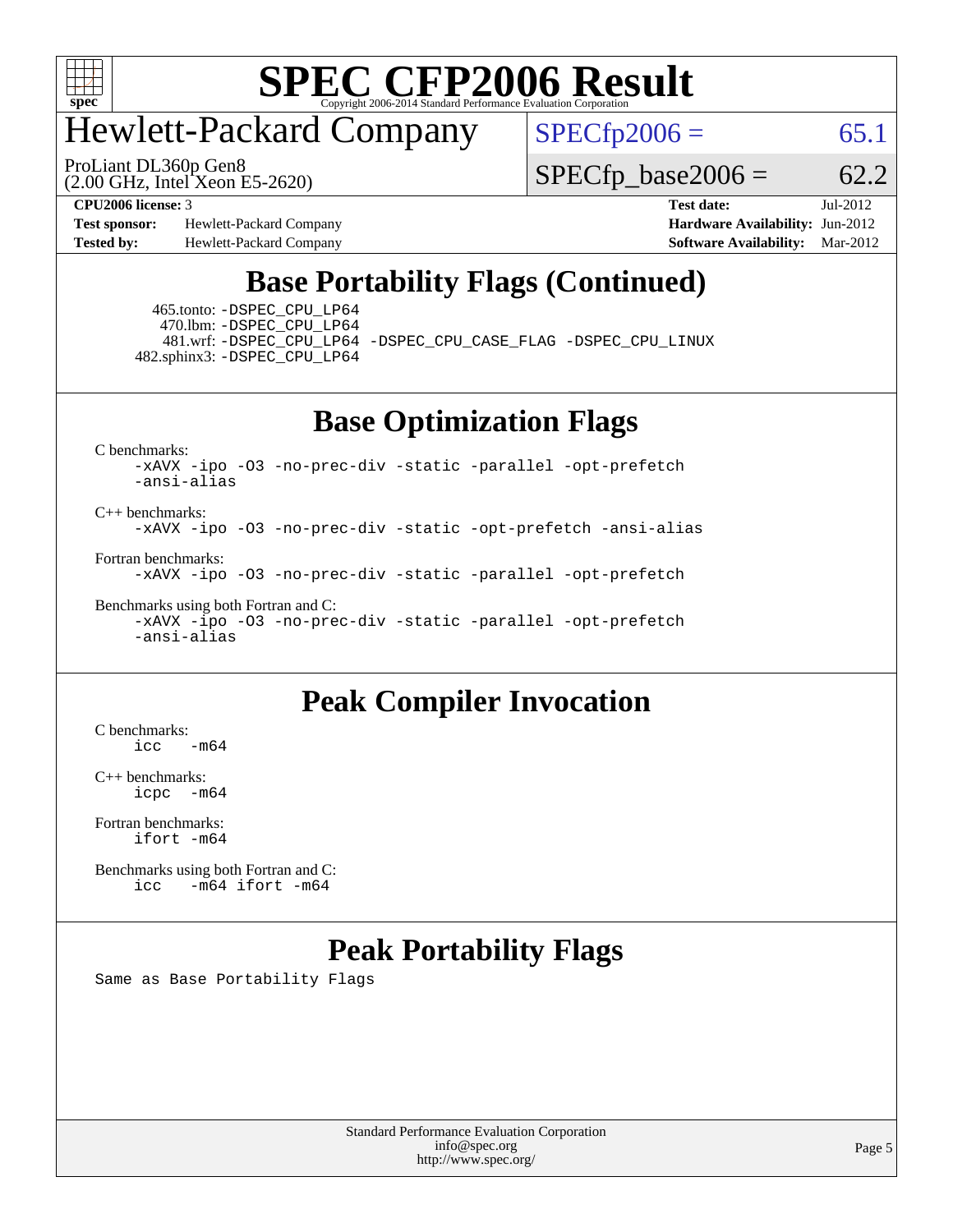

## Hewlett-Packard Company

 $SPECfp2006 = 65.1$  $SPECfp2006 = 65.1$ 

(2.00 GHz, Intel Xeon E5-2620) ProLiant DL360p Gen8

 $SPECTp\_base2006 = 62.2$ 

**[Test sponsor:](http://www.spec.org/auto/cpu2006/Docs/result-fields.html#Testsponsor)** Hewlett-Packard Company **[Hardware Availability:](http://www.spec.org/auto/cpu2006/Docs/result-fields.html#HardwareAvailability)** Jun-2012 **[Tested by:](http://www.spec.org/auto/cpu2006/Docs/result-fields.html#Testedby)** Hewlett-Packard Company **[Software Availability:](http://www.spec.org/auto/cpu2006/Docs/result-fields.html#SoftwareAvailability)** Mar-2012

**[CPU2006 license:](http://www.spec.org/auto/cpu2006/Docs/result-fields.html#CPU2006license)** 3 **[Test date:](http://www.spec.org/auto/cpu2006/Docs/result-fields.html#Testdate)** Jul-2012

## **[Peak Optimization Flags](http://www.spec.org/auto/cpu2006/Docs/result-fields.html#PeakOptimizationFlags)**

#### [C benchmarks](http://www.spec.org/auto/cpu2006/Docs/result-fields.html#Cbenchmarks): 433.milc: [-xAVX](http://www.spec.org/cpu2006/results/res2012q3/cpu2006-20120730-23967.flags.html#user_peakPASS2_CFLAGSPASS2_LDFLAGS433_milc_f-xAVX)(pass 2) [-prof-gen](http://www.spec.org/cpu2006/results/res2012q3/cpu2006-20120730-23967.flags.html#user_peakPASS1_CFLAGSPASS1_LDFLAGS433_milc_prof_gen_e43856698f6ca7b7e442dfd80e94a8fc)(pass 1) [-ipo](http://www.spec.org/cpu2006/results/res2012q3/cpu2006-20120730-23967.flags.html#user_peakPASS2_CFLAGSPASS2_LDFLAGS433_milc_f-ipo)(pass 2) [-O3](http://www.spec.org/cpu2006/results/res2012q3/cpu2006-20120730-23967.flags.html#user_peakPASS2_CFLAGSPASS2_LDFLAGS433_milc_f-O3)(pass 2) [-no-prec-div](http://www.spec.org/cpu2006/results/res2012q3/cpu2006-20120730-23967.flags.html#user_peakPASS2_CFLAGSPASS2_LDFLAGS433_milc_f-no-prec-div)(pass 2) [-prof-use](http://www.spec.org/cpu2006/results/res2012q3/cpu2006-20120730-23967.flags.html#user_peakPASS2_CFLAGSPASS2_LDFLAGS433_milc_prof_use_bccf7792157ff70d64e32fe3e1250b55)(pass 2) [-static](http://www.spec.org/cpu2006/results/res2012q3/cpu2006-20120730-23967.flags.html#user_peakOPTIMIZE433_milc_f-static) [-auto-ilp32](http://www.spec.org/cpu2006/results/res2012q3/cpu2006-20120730-23967.flags.html#user_peakCOPTIMIZE433_milc_f-auto-ilp32) [-ansi-alias](http://www.spec.org/cpu2006/results/res2012q3/cpu2006-20120730-23967.flags.html#user_peakCOPTIMIZE433_milc_f-ansi-alias)  $470$ .lbm: basepeak = yes 482.sphinx3: [-xAVX](http://www.spec.org/cpu2006/results/res2012q3/cpu2006-20120730-23967.flags.html#user_peakOPTIMIZE482_sphinx3_f-xAVX) [-ipo](http://www.spec.org/cpu2006/results/res2012q3/cpu2006-20120730-23967.flags.html#user_peakOPTIMIZE482_sphinx3_f-ipo) [-O3](http://www.spec.org/cpu2006/results/res2012q3/cpu2006-20120730-23967.flags.html#user_peakOPTIMIZE482_sphinx3_f-O3) [-no-prec-div](http://www.spec.org/cpu2006/results/res2012q3/cpu2006-20120730-23967.flags.html#user_peakOPTIMIZE482_sphinx3_f-no-prec-div) [-unroll2](http://www.spec.org/cpu2006/results/res2012q3/cpu2006-20120730-23967.flags.html#user_peakCOPTIMIZE482_sphinx3_f-unroll_784dae83bebfb236979b41d2422d7ec2) [-ansi-alias](http://www.spec.org/cpu2006/results/res2012q3/cpu2006-20120730-23967.flags.html#user_peakCOPTIMIZE482_sphinx3_f-ansi-alias) [-parallel](http://www.spec.org/cpu2006/results/res2012q3/cpu2006-20120730-23967.flags.html#user_peakCOPTIMIZE482_sphinx3_f-parallel) [C++ benchmarks:](http://www.spec.org/auto/cpu2006/Docs/result-fields.html#CXXbenchmarks) 444.namd: [-xAVX](http://www.spec.org/cpu2006/results/res2012q3/cpu2006-20120730-23967.flags.html#user_peakPASS2_CXXFLAGSPASS2_LDFLAGS444_namd_f-xAVX)(pass 2) [-prof-gen](http://www.spec.org/cpu2006/results/res2012q3/cpu2006-20120730-23967.flags.html#user_peakPASS1_CXXFLAGSPASS1_LDFLAGS444_namd_prof_gen_e43856698f6ca7b7e442dfd80e94a8fc)(pass 1) [-ipo](http://www.spec.org/cpu2006/results/res2012q3/cpu2006-20120730-23967.flags.html#user_peakPASS2_CXXFLAGSPASS2_LDFLAGS444_namd_f-ipo)(pass 2) [-O3](http://www.spec.org/cpu2006/results/res2012q3/cpu2006-20120730-23967.flags.html#user_peakPASS2_CXXFLAGSPASS2_LDFLAGS444_namd_f-O3)(pass 2) [-no-prec-div](http://www.spec.org/cpu2006/results/res2012q3/cpu2006-20120730-23967.flags.html#user_peakPASS2_CXXFLAGSPASS2_LDFLAGS444_namd_f-no-prec-div)(pass 2) [-prof-use](http://www.spec.org/cpu2006/results/res2012q3/cpu2006-20120730-23967.flags.html#user_peakPASS2_CXXFLAGSPASS2_LDFLAGS444_namd_prof_use_bccf7792157ff70d64e32fe3e1250b55)(pass 2) [-fno-alias](http://www.spec.org/cpu2006/results/res2012q3/cpu2006-20120730-23967.flags.html#user_peakCXXOPTIMIZEOPTIMIZE444_namd_f-no-alias_694e77f6c5a51e658e82ccff53a9e63a) [-auto-ilp32](http://www.spec.org/cpu2006/results/res2012q3/cpu2006-20120730-23967.flags.html#user_peakCXXOPTIMIZE444_namd_f-auto-ilp32)  $447$ .dealII: basepeak = yes  $450$ .soplex: basepeak = yes 453.povray: [-xAVX](http://www.spec.org/cpu2006/results/res2012q3/cpu2006-20120730-23967.flags.html#user_peakPASS2_CXXFLAGSPASS2_LDFLAGS453_povray_f-xAVX)(pass 2) [-prof-gen](http://www.spec.org/cpu2006/results/res2012q3/cpu2006-20120730-23967.flags.html#user_peakPASS1_CXXFLAGSPASS1_LDFLAGS453_povray_prof_gen_e43856698f6ca7b7e442dfd80e94a8fc)(pass 1) [-ipo](http://www.spec.org/cpu2006/results/res2012q3/cpu2006-20120730-23967.flags.html#user_peakPASS2_CXXFLAGSPASS2_LDFLAGS453_povray_f-ipo)(pass 2) [-O3](http://www.spec.org/cpu2006/results/res2012q3/cpu2006-20120730-23967.flags.html#user_peakPASS2_CXXFLAGSPASS2_LDFLAGS453_povray_f-O3)(pass 2) [-no-prec-div](http://www.spec.org/cpu2006/results/res2012q3/cpu2006-20120730-23967.flags.html#user_peakPASS2_CXXFLAGSPASS2_LDFLAGS453_povray_f-no-prec-div)(pass 2) [-prof-use](http://www.spec.org/cpu2006/results/res2012q3/cpu2006-20120730-23967.flags.html#user_peakPASS2_CXXFLAGSPASS2_LDFLAGS453_povray_prof_use_bccf7792157ff70d64e32fe3e1250b55)(pass 2) [-unroll4](http://www.spec.org/cpu2006/results/res2012q3/cpu2006-20120730-23967.flags.html#user_peakCXXOPTIMIZE453_povray_f-unroll_4e5e4ed65b7fd20bdcd365bec371b81f) [-ansi-alias](http://www.spec.org/cpu2006/results/res2012q3/cpu2006-20120730-23967.flags.html#user_peakCXXOPTIMIZE453_povray_f-ansi-alias) [Fortran benchmarks](http://www.spec.org/auto/cpu2006/Docs/result-fields.html#Fortranbenchmarks): 410.bwaves: [-xAVX](http://www.spec.org/cpu2006/results/res2012q3/cpu2006-20120730-23967.flags.html#user_peakOPTIMIZE410_bwaves_f-xAVX) [-ipo](http://www.spec.org/cpu2006/results/res2012q3/cpu2006-20120730-23967.flags.html#user_peakOPTIMIZE410_bwaves_f-ipo) [-O3](http://www.spec.org/cpu2006/results/res2012q3/cpu2006-20120730-23967.flags.html#user_peakOPTIMIZE410_bwaves_f-O3) [-no-prec-div](http://www.spec.org/cpu2006/results/res2012q3/cpu2006-20120730-23967.flags.html#user_peakOPTIMIZE410_bwaves_f-no-prec-div) [-opt-prefetch](http://www.spec.org/cpu2006/results/res2012q3/cpu2006-20120730-23967.flags.html#user_peakOPTIMIZE410_bwaves_f-opt-prefetch) [-parallel](http://www.spec.org/cpu2006/results/res2012q3/cpu2006-20120730-23967.flags.html#user_peakOPTIMIZE410_bwaves_f-parallel) [-static](http://www.spec.org/cpu2006/results/res2012q3/cpu2006-20120730-23967.flags.html#user_peakOPTIMIZE410_bwaves_f-static) 416.gamess: [-xAVX](http://www.spec.org/cpu2006/results/res2012q3/cpu2006-20120730-23967.flags.html#user_peakPASS2_FFLAGSPASS2_LDFLAGS416_gamess_f-xAVX)(pass 2) [-prof-gen](http://www.spec.org/cpu2006/results/res2012q3/cpu2006-20120730-23967.flags.html#user_peakPASS1_FFLAGSPASS1_LDFLAGS416_gamess_prof_gen_e43856698f6ca7b7e442dfd80e94a8fc)(pass 1) [-ipo](http://www.spec.org/cpu2006/results/res2012q3/cpu2006-20120730-23967.flags.html#user_peakPASS2_FFLAGSPASS2_LDFLAGS416_gamess_f-ipo)(pass 2) [-O3](http://www.spec.org/cpu2006/results/res2012q3/cpu2006-20120730-23967.flags.html#user_peakPASS2_FFLAGSPASS2_LDFLAGS416_gamess_f-O3)(pass 2) [-no-prec-div](http://www.spec.org/cpu2006/results/res2012q3/cpu2006-20120730-23967.flags.html#user_peakPASS2_FFLAGSPASS2_LDFLAGS416_gamess_f-no-prec-div)(pass 2) [-prof-use](http://www.spec.org/cpu2006/results/res2012q3/cpu2006-20120730-23967.flags.html#user_peakPASS2_FFLAGSPASS2_LDFLAGS416_gamess_prof_use_bccf7792157ff70d64e32fe3e1250b55)(pass 2) [-unroll2](http://www.spec.org/cpu2006/results/res2012q3/cpu2006-20120730-23967.flags.html#user_peakOPTIMIZE416_gamess_f-unroll_784dae83bebfb236979b41d2422d7ec2) [-inline-level=0](http://www.spec.org/cpu2006/results/res2012q3/cpu2006-20120730-23967.flags.html#user_peakOPTIMIZE416_gamess_f-inline-level_318d07a09274ad25e8d15dbfaa68ba50) [-scalar-rep-](http://www.spec.org/cpu2006/results/res2012q3/cpu2006-20120730-23967.flags.html#user_peakOPTIMIZE416_gamess_f-disablescalarrep_abbcad04450fb118e4809c81d83c8a1d) [-static](http://www.spec.org/cpu2006/results/res2012q3/cpu2006-20120730-23967.flags.html#user_peakOPTIMIZE416_gamess_f-static) 434.zeusmp: basepeak = yes 437.leslie3d: basepeak = yes 459.GemsFDTD: [-xAVX](http://www.spec.org/cpu2006/results/res2012q3/cpu2006-20120730-23967.flags.html#user_peakPASS2_FFLAGSPASS2_LDFLAGS459_GemsFDTD_f-xAVX)(pass 2) [-prof-gen](http://www.spec.org/cpu2006/results/res2012q3/cpu2006-20120730-23967.flags.html#user_peakPASS1_FFLAGSPASS1_LDFLAGS459_GemsFDTD_prof_gen_e43856698f6ca7b7e442dfd80e94a8fc)(pass 1) [-ipo](http://www.spec.org/cpu2006/results/res2012q3/cpu2006-20120730-23967.flags.html#user_peakPASS2_FFLAGSPASS2_LDFLAGS459_GemsFDTD_f-ipo)(pass 2) [-O3](http://www.spec.org/cpu2006/results/res2012q3/cpu2006-20120730-23967.flags.html#user_peakPASS2_FFLAGSPASS2_LDFLAGS459_GemsFDTD_f-O3)(pass 2) [-no-prec-div](http://www.spec.org/cpu2006/results/res2012q3/cpu2006-20120730-23967.flags.html#user_peakPASS2_FFLAGSPASS2_LDFLAGS459_GemsFDTD_f-no-prec-div)(pass 2) [-prof-use](http://www.spec.org/cpu2006/results/res2012q3/cpu2006-20120730-23967.flags.html#user_peakPASS2_FFLAGSPASS2_LDFLAGS459_GemsFDTD_prof_use_bccf7792157ff70d64e32fe3e1250b55)(pass 2) [-unroll2](http://www.spec.org/cpu2006/results/res2012q3/cpu2006-20120730-23967.flags.html#user_peakOPTIMIZE459_GemsFDTD_f-unroll_784dae83bebfb236979b41d2422d7ec2) [-inline-level=0](http://www.spec.org/cpu2006/results/res2012q3/cpu2006-20120730-23967.flags.html#user_peakOPTIMIZE459_GemsFDTD_f-inline-level_318d07a09274ad25e8d15dbfaa68ba50) [-opt-prefetch](http://www.spec.org/cpu2006/results/res2012q3/cpu2006-20120730-23967.flags.html#user_peakOPTIMIZE459_GemsFDTD_f-opt-prefetch) [-parallel](http://www.spec.org/cpu2006/results/res2012q3/cpu2006-20120730-23967.flags.html#user_peakOPTIMIZE459_GemsFDTD_f-parallel) 465.tonto: [-xAVX](http://www.spec.org/cpu2006/results/res2012q3/cpu2006-20120730-23967.flags.html#user_peakPASS2_FFLAGSPASS2_LDFLAGS465_tonto_f-xAVX)(pass 2) [-prof-gen](http://www.spec.org/cpu2006/results/res2012q3/cpu2006-20120730-23967.flags.html#user_peakPASS1_FFLAGSPASS1_LDFLAGS465_tonto_prof_gen_e43856698f6ca7b7e442dfd80e94a8fc)(pass 1) [-ipo](http://www.spec.org/cpu2006/results/res2012q3/cpu2006-20120730-23967.flags.html#user_peakPASS2_FFLAGSPASS2_LDFLAGS465_tonto_f-ipo)(pass 2) [-O3](http://www.spec.org/cpu2006/results/res2012q3/cpu2006-20120730-23967.flags.html#user_peakPASS2_FFLAGSPASS2_LDFLAGS465_tonto_f-O3)(pass 2) [-no-prec-div](http://www.spec.org/cpu2006/results/res2012q3/cpu2006-20120730-23967.flags.html#user_peakPASS2_FFLAGSPASS2_LDFLAGS465_tonto_f-no-prec-div)(pass 2) [-prof-use](http://www.spec.org/cpu2006/results/res2012q3/cpu2006-20120730-23967.flags.html#user_peakPASS2_FFLAGSPASS2_LDFLAGS465_tonto_prof_use_bccf7792157ff70d64e32fe3e1250b55)(pass 2) [-inline-calloc](http://www.spec.org/cpu2006/results/res2012q3/cpu2006-20120730-23967.flags.html#user_peakOPTIMIZE465_tonto_f-inline-calloc) [-opt-malloc-options=3](http://www.spec.org/cpu2006/results/res2012q3/cpu2006-20120730-23967.flags.html#user_peakOPTIMIZE465_tonto_f-opt-malloc-options_13ab9b803cf986b4ee62f0a5998c2238) [-auto](http://www.spec.org/cpu2006/results/res2012q3/cpu2006-20120730-23967.flags.html#user_peakOPTIMIZE465_tonto_f-auto) [-unroll4](http://www.spec.org/cpu2006/results/res2012q3/cpu2006-20120730-23967.flags.html#user_peakOPTIMIZE465_tonto_f-unroll_4e5e4ed65b7fd20bdcd365bec371b81f) [Benchmarks using both Fortran and C](http://www.spec.org/auto/cpu2006/Docs/result-fields.html#BenchmarksusingbothFortranandC): 435.gromacs: basepeak = yes Continued on next page